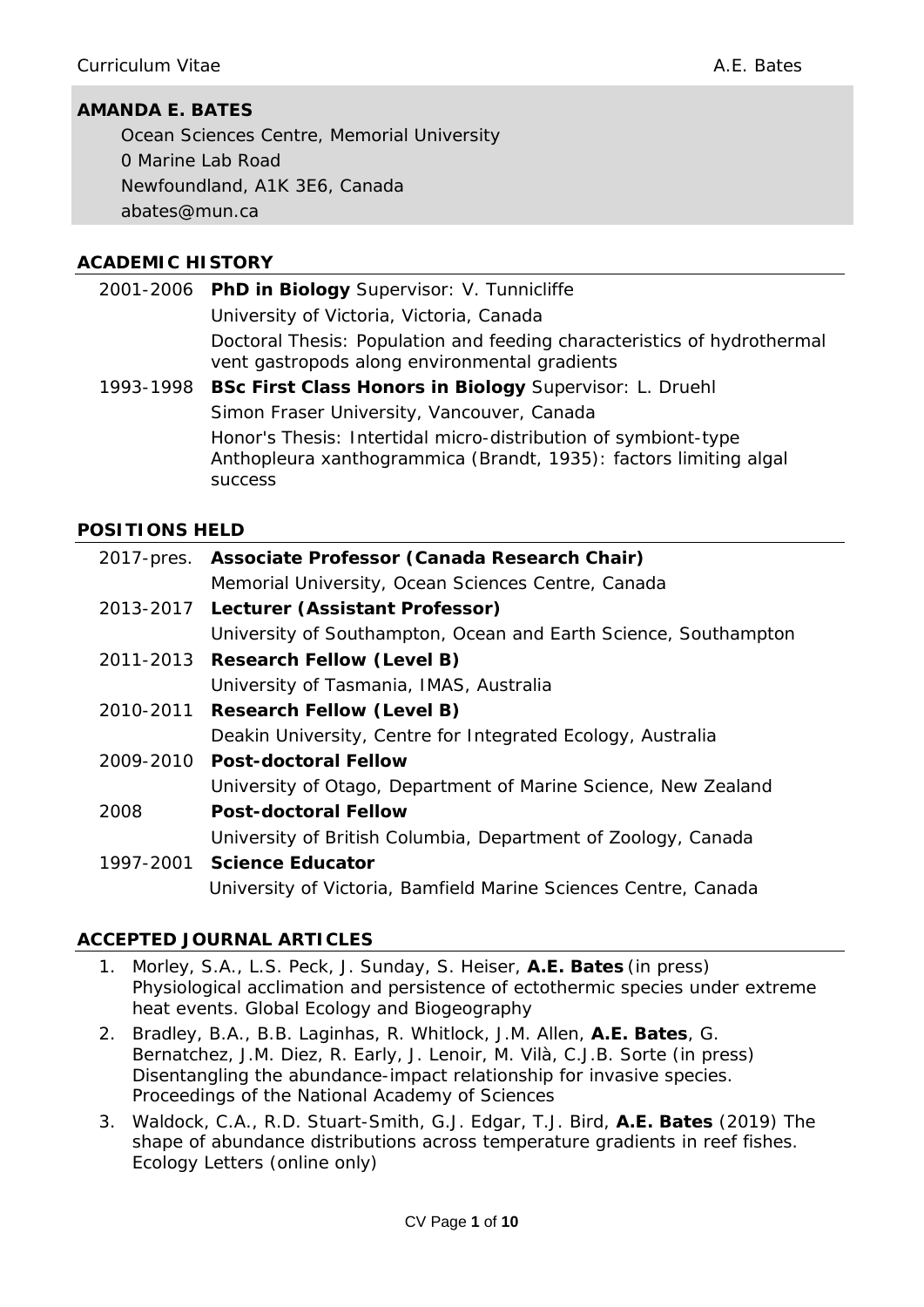- 4. Cooke, R., **A.E. Bates**, F. Eigenbrod (2019) Global trade-offs of functional redundancy and functional dispersion for birds and mammals. *Global Ecology and Biogeography*. 28: 415-543
- 5. Pakeman, R.J., **A.E. Bates**, R. Corlett, G. Cumming, D. Johns, L.P. Koh, R. Loyola, B. Maas, L. Pejchar, R.B. Primack, T.J. Regan, R. Roth, D. Descoteaux, V. Devictor (2019) Fifty Years of Biological Conversation. *Biological Conservation* 230, A1-A4
- 6. Costello, M.J., K.H. Beard, R.B. Primack, V. Devictor, **A.E. Bates** (2019) Are killer bees good for coffee? The contribution of a paper's title and other factors to its future citations. *Biological Conservation* 229: A1-A5
- 7. **Bates, A.E.**, B. Helmuth, M.T. Burrows, M.I. Duncan, J. Garrabou, T. Guy-Haim, F. Lima, A.M. Queiros, R. Seabra, R. Marsh, Y. Belmaker, N. Bensoussan, Y. Dong, A. Mazaris, D. Smale, M. Wahl, G. Rilov (2018). Biologists ignore ocean weather at their peril. *Nature* 560: 299-301
- 8. De Palma, A., K. Sanchez-Ortiz, P.A. Martin, A. Chadwick, G. Gilbert, **A.E. Bates**, L. Börger, S. Contu, S.L.L. Hill, A. Purvis (2018). Challenges with inferring how land-use affects terrestrial biodiversity: study design, time, space and synthesis. *Advances in Ecological Research* 58: 163-199
- 9. Waldock, C.A., M.A. Dornelas, **A.E. Bates** (2018) Temperature driven biodiversity change: disentangling space and time. *BioScience* 11: 873-884
- 10. Bruno, J.F., **Bates, A.E.**, C. Cacciapaglia, E.P. Pike, S. Amstrup, R. van Hooidonk, S.A. Henson, R.B. Aronson (2018) Climate change threatens the world's marine protected areas. *Nature Climate Change* 8: 499-503
- 11. Dornelas, M., L. Antao, F. Moyes, **A.E. Bates**, A. Magurran + 234 data contributors (2018) BioTIME: a database of biodiversity time series for the Anthropocene. *Global Ecology and Biogeography* 27: 760-786
- 12. Day, P., R.D. Stuart-Smith, G.J. Gedgar, **A.E. Bates** (2018) Species' thermal ranges predict changes in reef fish community structure during eight years of extreme temperature variation. *Diversity and Distributions* 24:1036-1046 [Editor's Pick]
- 13. Chapman, A.S.A., V. Tunnicliffe, **A.E. Bates** (2018) Both rare and common species make unique contributions to functional diversity in an ecosystem unaffected by human activities. *Diversity and Distributions* 24: 1-11 [Editor's Pick]
- 14. Campbell, S.J., G.J. Edgar, R.D. Stuart-Smith, G. Soler, **A.E. Bates** (2018) Fishing-gear restrictions and biomass gains for coral reef fishes in marine protected areas. *Conservation Biology* 32: 401-410
- 15. Stuart-Smith, R.D., G.J. Gedgar, **A.E. Bates** (2017) Thermal limits to the geographic distributions of shallow-water marine species. *Nature Ecology and Evolution* 1: 1846-1852
- 16. Edgar, G.J., T.J. Alexander, J.S. Lefcheck, **A.E. Bates**, R.J. Thomson, J.E. Duffy, M.J. Costello, R.D. Stuart-Smith (2017) Abundance and local-scale processes contribute to multi-phyla gradients in global marine diversity. *Science Advances* 3: e1700419
- 17. **Bates, A.E.**, R.D. Stuart-Smith, N.S. Barrett, G.J. Edgar (2017) Biological interactions both facilitate and resist climate-related functional change in temperate reef communities. *Proceedings of the Royal Society B*. **284**: 20170484.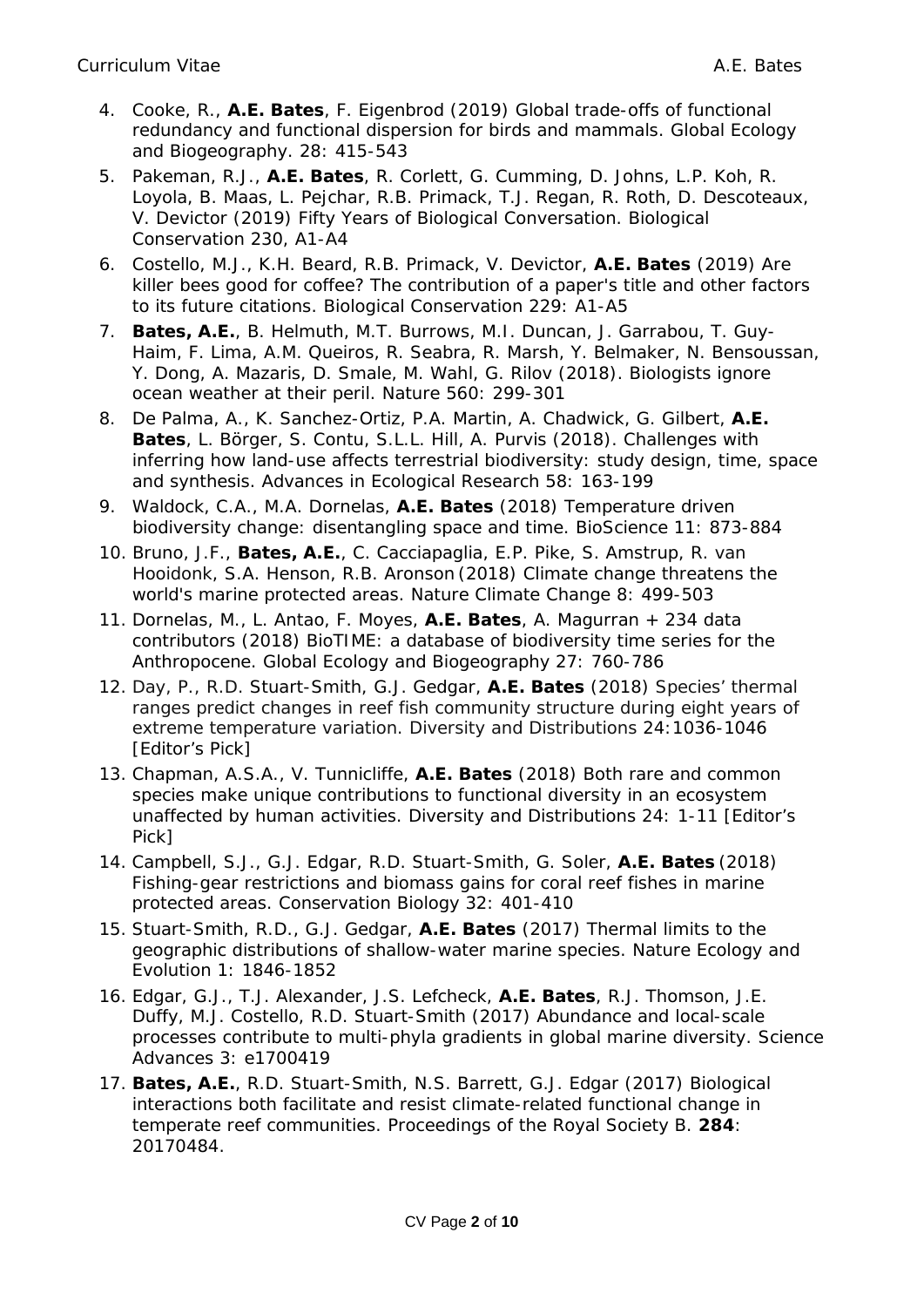- 18. Stuart-Smith, R. D, G.J. Edgar, N.S. Barrett, **A.E. Bates** + 20 authors (2017) Continental-scale assessment of biodiversity trends on Australia's rocky and coral reefs. *Biosciences* 67: 134-146
- 19. Edgar, G.J., **A.E. Bates**, T.J. Bird, A.H. Jones, S. Kininmonth, R.D. Stuart-Smith, T.J. Webb (2016) New approaches to conservation science through scaling up of ecological data. *Annual Review of Marine Science* 8: 435-461
- 20. Morley, S.A., **A.E. Bates**, M. Lamare, J. Richard, K.D. Nguyen, J. Brown and L.S. Peck (2016) Rates of warming and the global sensitivity of shallow water marine invertebrates to elevated temperature. *Journal of the Marine Biological Association of the United Kingdom* 96: 159-165
- 21. Stuart-Smith, R.D., G.J. Edgar, N.S. Barrett, S.J. Kininmonth, **A.E. Bates** (2015) Thermal biases and vulnerability to warming in the world's marine fauna*.* Nature 528: 88-92
- 22. Sunday, J.M., G. Pecl, S. Frusher, A. Hobday, N. Hill, N. Holbrook, G.J. Edgar, R. Stuart-Smith, N. Barrett, T. Wernberg, R. Watson, D.A. Smale, E.A. Fulton, D. Slawinski, M. Feng, B.T. Radford, P.A. Thompson, and **A.E. Bates** (2015) Species traits and climate velocity explain geographic range shifts in an ocean warming hotspot. *Ecology Letters* 18: 944-953
- 23. Coleman, M.A., **A.E. Bates**, R.D. Stuart-Smith, H.A. Malcolm, D. Harasti, A. Jordan, N.A. Knott, G.J. Edgar, B. Kelaher (2015) Functional traits reveal early changes in marine reserves following protection from fishing. *Diversity and Distributions* 21: 876-887
- 24. **Bates, A.E.**, T.J. Bird, G. Pecl, S. Frusher, A. Hobday, T. Wernberg, D.A. Smale, J. M. Sunday, R.K. Colwell, N.K. Dulvy, G.J. Edgar, M. Feng, E.A. Fulton, N. Hill, N. Holbrook, B.T. Radford, P.A. Thompson, R. Watson (2015) Distinguishing geographical range shifts from artefacts of detectability and sampling effort. *Diversity and Distributions* 21: 13-22
- 25. Stuart-Smith, R., **A.E. Bates**, J. Lefcheck, E.J. Duffy, S.C. Baker, R. Thomson, J.F. Stuart-Smith, N.A. Hill, S.J. Kininmonth, L. Airoldi, M.A. Becerro, S.J. Campbell, T.P. Dawson, S.A. Navarrete, G. Soler, E.M.A. Strain, T.J. Willis, G.J. Edgar (2015) The potential of trait-based approaches to contribute to marine conservation. *Marine Policy* 51: 148-150
- 26. Lee, R.W., K. Robert, M. Matabos, **A.E. Bates**, K.S. Juniper (2015) Temporal and spatial variation in temperature experienced by macrofauna at Main Endeavour hydrothermal vent field. *Deep-Sea Research Part I* 106: 154-166
- 27. Pecl, G.T., A.J. Hobday, S. Frusher, W.H.H. Sauer and **A.E. Bates** (2014) Ocean warming hotspots provide early warning laboratories for climate change impacts. *Reviews Fish Biology and Fisheries* 24: 409-413
- 28. Bird, T.J., **A.E. Bates**, J. Lefcheck, N. Hill, S. Wotherspoon, M. Krkosek, R. Stuart-Smith, J. Stuart-Smith, G. Pecl, G. Edgar, R.J. Thomson, N. Barrett, S. Frusher (2014) Statistical solutions for error and bias in global citizen science datasets. *Biological Conservation* 173: 144-154
- 29. **Bates, A.E.**, N.S. Barrett, R.D. Stuart-Smith, N.J. Holbrook, P.A. Thompson and G.J. Edgar (2014) Resilience and signatures of tropicalization in protected reef fish communities. *Nature Climate Change* 4: 62-67
- 30. **Bates, A.E.**, G. Pecl, S. Frusher, A. Hobday, T. Wernberg, D.A. Smale, J. M. Sunday, R.K. Colwell, N.K. Dulvy, G.J. Edgar, M. Feng, E.A. Fulton, N. Hill, N. Holbrook, B.T. Radford, P.A. Thompson, R. Watson (2014) Defining and observing stages of climate-mediated range shifts in marine systems. *Global Environmental Change* 26: 27-38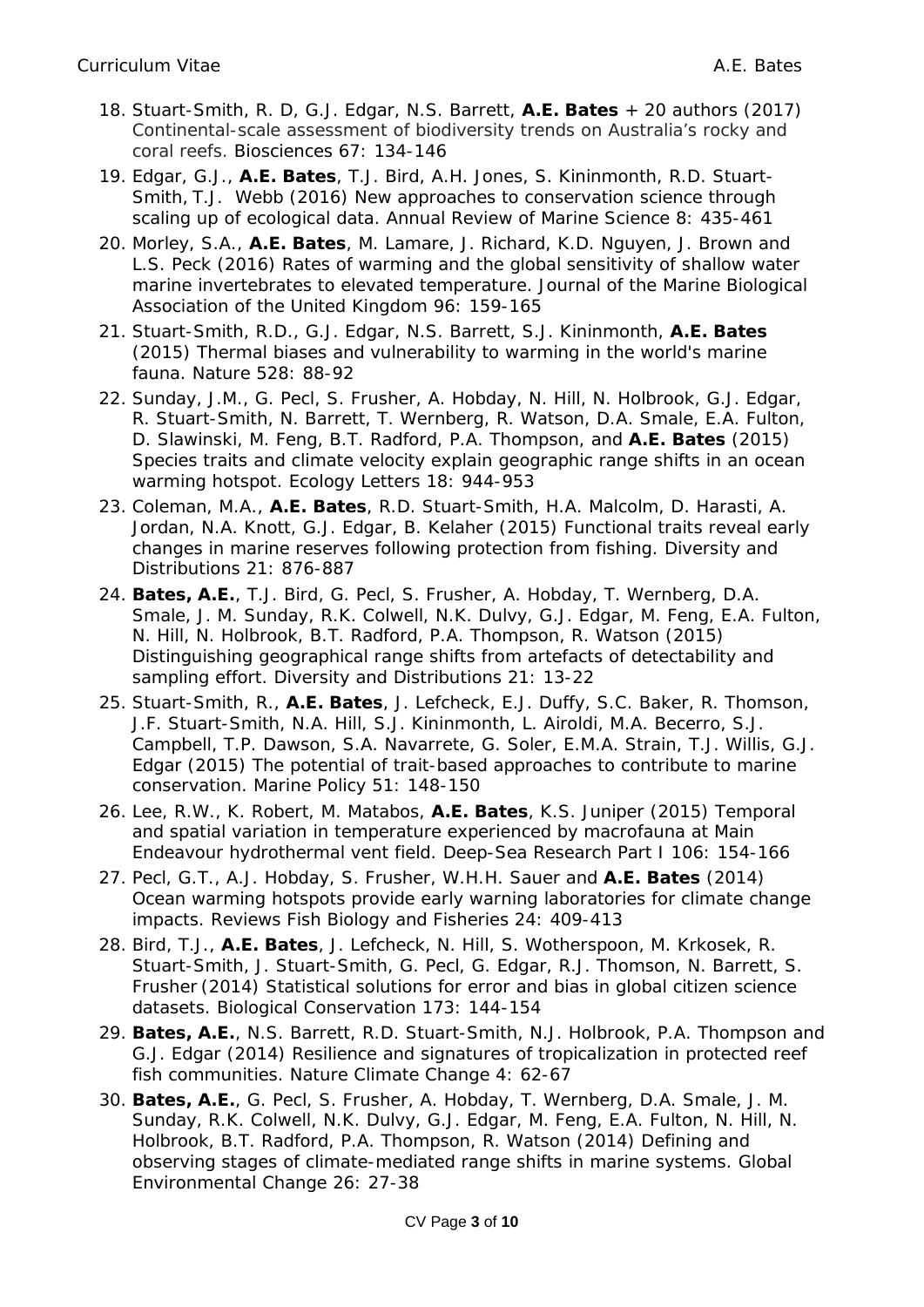- 31. Sunday, J.M., **A.E. Bates**, M.R. Kearney, R.K. Colwell, N.K. Dulvy, J.T. Longino and R.B. Huey (2014) Thermal-safety margins and the necessity of thermoregulatory behavior across latitude and elevation. *Proceedings of the National Academy of Sciences* 111: 5610-5615
- 32. **Bates, A.E.**, C.M. McKelvie, C. Sorte, S. Morley, J. Mondon, T.J. Bird, G. Quinn (2013) Geographical range, heat tolerance, and invasion success of aquatic species across latitude. *Proceedings of the Royal Society B* 280: 20131958
- 33. Watson, S.A., S.A. Morley, **A.E. Bates**, M.S. Clark, R.W. Day, M. Lamare, S.M. Martin, P.C. Southgate, K.S. Tan, P.A. Tyler, L.S. Peck (2013) Low global sensitivity of metabolic rate in calcified marine invertebrates. *Oecologia* 174: 45-54
- 34. Stuart-Smith, R., **A.E. Bates**, J. Lefcheck, E.J. Duffy, S.C. Baker, R. Thomson, J.F. Stuart-Smith, N.A. Hill, S.J. Kininmonth, L. Airoldi, M.A. Becerro, S.J. Campbell, T.P. Dawson, S.A. Navarrete, G. Soler, E.M.A. Strain, T.J. Willis, G.J. Edgar (2013) Integrating evenness and functional traits reveals new global hotspots of fish diversity. *Nature* 501, 539-542 [Post-publication peer review by Faculty of 1000; Highlighted in Nature News and Views]
- 35. **Bates, A.E.,** T.J. Bird, K. Robert, K.L. Onthank, S.K. Juniper, G. Quinn and R.W. Lee (2013) Activity and positioning of eurythermal hydrothermal vent sulphide worms in a variable thermal environment. *Journal of Experimental Marine Biology and Ecology* 448:149-155
- 36. Leung, T., **A.E. Bates** (2013) More rapid and severe disease outbreaks for aquaculture in the tropics: implications for food security. *Journal of Applied Ecology* 50: 215-222 [Editor's Choice]
- 37. Sunday, J.M., **A.E. Bates** and N.K. Dulvy (2012) Thermal tolerance and the global redistribution of animals. *Nature Climate Change* 2: 686-690 [Postpublication peer review by Faculty of 1000; Cover Article]
- 38. Morley, S.A., S.M. Martin, S.M., **A.E. Bates**, M.S. Clark, J. Ericson, M. Lamare and L.S. Peck (2012) Spatial and temporal variation in the heat tolerance limits of two keystone Southern Ocean invertebrates. *Marine Ecology Progress Series*  450: 81-92
- 39. Voight, J, R.W. Lee. R, A. Refy, **A.E. Bates** (2012) Scientific gear as a vector for non-native species at deep-sea hydrothermal vents. *Conservation Biology*  26: 938-942
- 40. Higgins, F., **A.E. Bates**, M. Lamare (2012) Heat tolerance and preference of *Octopus huttoni* (Benham, 1943). *Journal of Thermal Biology* 37: 83-88
- 41. **Bates, A.E.**, Leiterer, F., Wiedeback, M.L. and Poulin, R. (2011) Parasitized snails take the heat: a case of host manipulation? *Oecologia* 167: 613-621
- 42. **Bates, A.E.**, T.L. Harmer and C.M. Cavanaugh (2011) Phylogenetic characterization of episymbiotic bacteria hosted by a hydrothermal vent limpet (Lepetodrilidae, Vetigastropoda). *Biological Bulletin* 220: 118-127 [Editor's Pick, featured article on the Biological Bulletin website]
- 43. Nguyen, K.D., S.E. Morley, C. Lai, M.S. Clark, K.S. Tan, **A.E. Bates** and L.S. Peck (2011) Upper temperature limits of tropical marine ectotherms: Global warming implications. *PLOS ONE* 6: e29340
- 44. Sunday, J., **A.E. Bates** and N. Dulvy (2011) Global analysis of thermal tolerance and latitude in ectotherms. *Proceedings of the Royal Society B* 278: 1823-1830 [Post-publication peer review by Faculty of 1000; 4<sup>th</sup> most cited article in PRSB in 2011]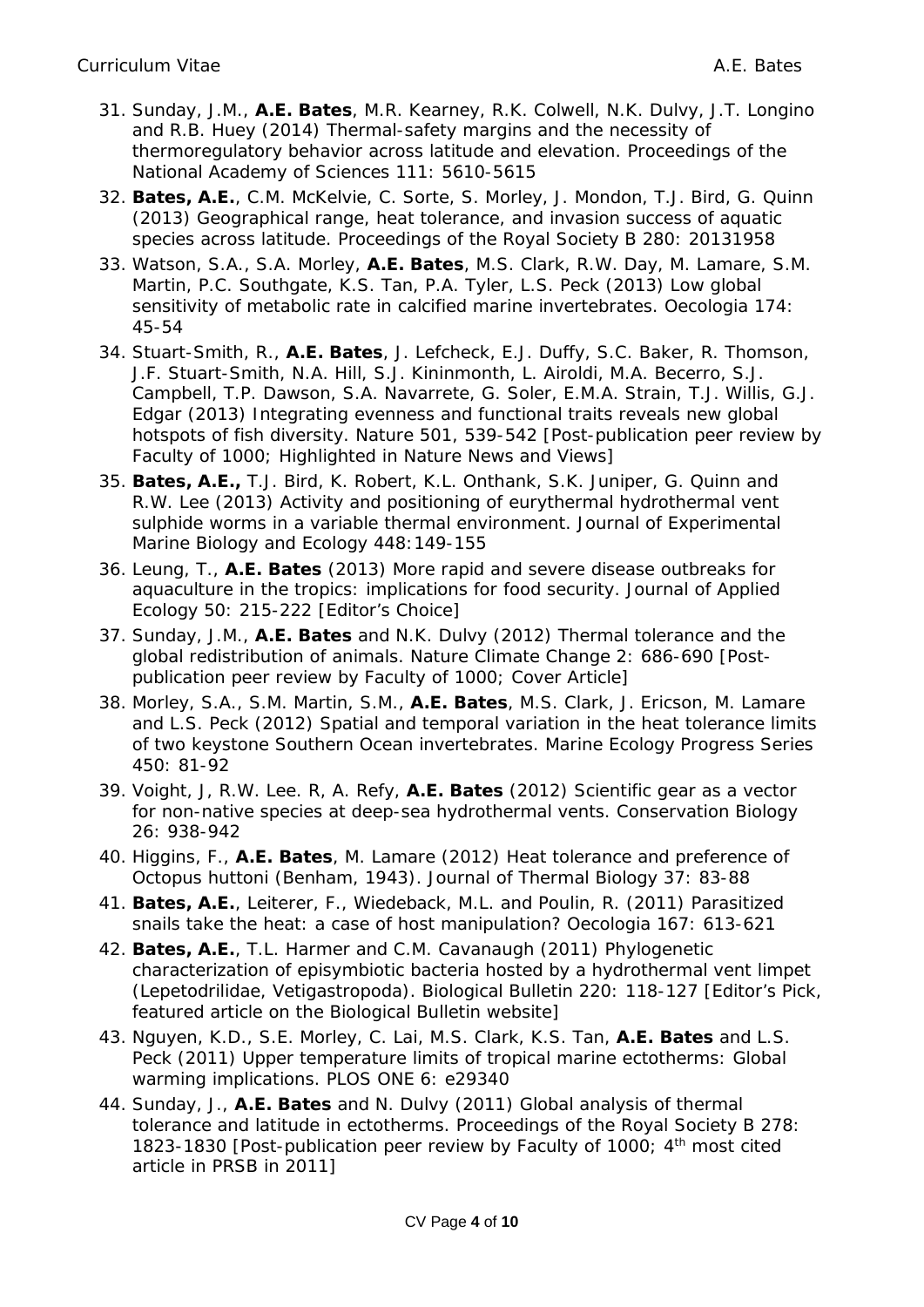- 45. **Bates, A.E,** R.W. Lee, V. Tunnicliffe and M. Lamare (2010) Deep-sea hydrothermal vent animals select cool fluids in a variable thermal environment. *Nature Communications* 1: 14 [Featured article with featured image on the Nature website]
- 46. **Bates, A.E.**, M. Lamare, R. Poulin (2010) Spatial variation in parasite-induced mortality in an amphipod: shore height versus exposure history. *Oecologia* 163: 651-659
- 47. **Bates, A.E.**, L. McLean, P. Laing, L. Raeburn, C. Hare (2010) Specificity in cnidarian-hosted symbioses: *Anthopleura* species from the Pacific Northeast host different algal types in similar habitats. *Biological Bulletin* 218: 237-247
- 48. **Bates, A.E.**, W.B. Stickle, C.D.G. Harley (2010) Impact of temperature on an emerging parasitic disease between a sperm-feeding scuticociliate and Northeast Pacific sea stars. *Journal of Experimental Marine Biology and Ecology* 384: 44-50
- 49. **Bates, A.E.**, B.J. Hilton, C.D.G. Harley (2009) Effects of temperature, season and locality on wasting disease in the keystone predatory sea star, *Pisaster ochraceus*. *Diseases of Aquatic Organisms* 86: 245-251
- 50. **Bates, A.E.** (2008) Size and sex-based habitat partitioning by *Lepetodrilus fucensis* near hydrothermal vents on the Juan de Fuca Ridge. *Canadian Journal of Fisheries and Aquatic Sciences* 65: 2332-2341
- 51. Tunnicliffe, V., J.M. Rose, **A.E. Bates** and N. Kelly (2008) Effects of a parasitic copepod (Chitonophilidae, Cyclopoida) on a hydrothermal vent limpet (Lepetodrilidae, Vetigastropoda). *Parasitology* 135: 1281-1293 [Editor's Pick, featured article on the journal cover]
- 52. Lloyd, M. and **A.E. Bates** (2008) Influence of density-dependent food consumption, foraging and stacking behaviour on the growth rate of the Northern abalone, *Haliotis kamtschatkana. Aquaculture* 277: 24-29
- 53. **Bates, A.E.** (2007) Feeding strategy, morphological specialization and the presence of bacterial symbionts in lepetodrilid gastropods from hydrothermal vents. *Marine Ecology Progress Series* 347: 87-99
- 54. **Bates, A.E.** (2007) Persistence, morphology and nutritional state of a gastropod hosted bacterial symbiosis in different levels of hydrothermal vent flux. *Marine Biology* 152: 557-568
- 55. DeChaine, E.G., **A.E. Bates**, C.M. Cavanaugh and T.M. Shank (2006) Off-axis symbiosis found: characterization and biogeography of bacterial symbionts of *Bathymodiolus* mussels from Lost City hydrothermal vents. *Environmental Microbiology* 8: 1902-1912 [Headlined on journal cover]
- 56. Bates, A.E., V. Tunnicliffe and R.W. Lee (2005) Role of thermal conditions in habitat selection by hydrothermal vent gastropods. *Marine Ecology Progress Series* 305: 1-15 [Featured article]
- 57. **Bates, A.E.** (2000) Intertidal distribution of two algal symbionts hosted by *Anthopleura xanthogrammica* (Brandt, 1835). *Journal of Experimental Marine Biology and Ecology* 249: 249-262

### **OTHER PUBLICATIONS**

1. Costello, M.J., Z. Basher, L. McLeod, I. Assad, S. Claus, F. Hernandez, J. Mees, L. Vandepitte, M. Yasuhara, H. Gislason, M. Edwards, W. Appeltans, H. Enevoldsen, G. Edgar, P. Miloslavich, S. de Monte, I. Sousa Pinto, **A.E. Bates**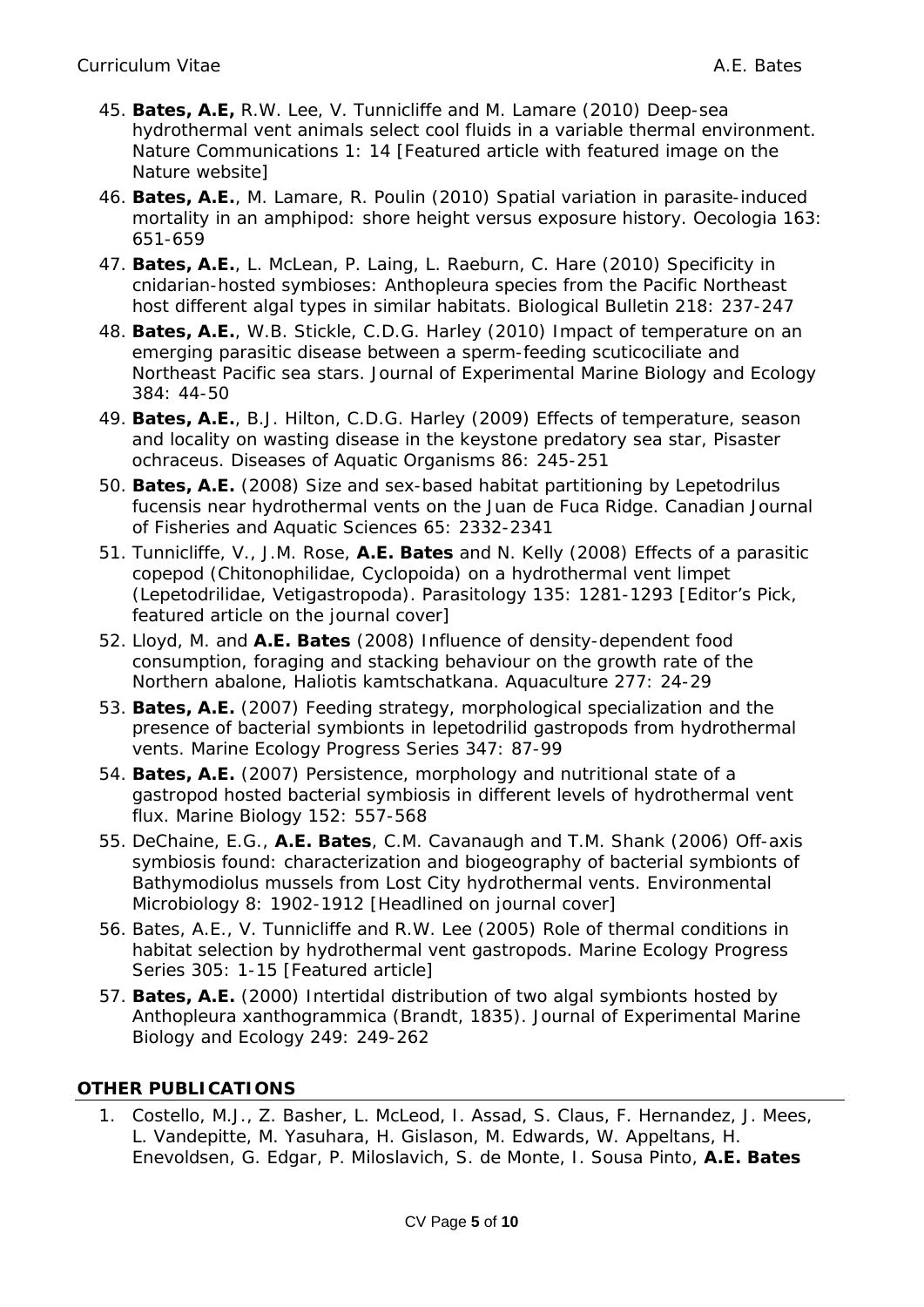(2016) Methods for the study of marine biodiversity. The GEO Handbook on Biodiversity Observation Networks. Chapter 10, 129-163.

- 2. Marzin, C., D., Benzaken, M. del Mar Otero, F. Quemmerais, **A.E. Bates**, M. Brown, S. Hutto, R. Brock. Marine Protected Areas and adaptation to climate change: How can MPAs increase climate resilience? In: Simard, F., Laffoley, D., Baxter J.M. (editors) 2016. Marine Protected Areas and Climate Change: Adaptation and Mitigation Synergies, Opportunities and Challenges. Gland, Switzerland: IUCN.
- 3. Barrett, N., **A.E. Bates**, M. Beger, R. Stuart-Smith, C. Syms, N. Holbrook, N. Knott, D. Booth, B. Kelaher, C.D. Buxton, G. Edgar G (2014) Adaptive management of temperate reefs to minimise effects of climate change: developing new effective approaches for ecological monitoring and predictive modelling. 205. Fisheries Research and Development Corporation.

# **RESEARCH GROUP MEMBERS**

- 1. 2018-2020: An ecophysiological framework for predicting the response of coldwater corals and sponges to multiple climate stressors (Dr. Jackson Chu, Postdoctoral Fellow)
- 2. 2018-2022: Interactions between climate and fisheries-driven regime changes on coastal beta diversity in the northwest Atlantic (Brittany Conradi, PhD)
- 3. 2018-2022: Physiological diversity in cold-water rocky reef communities mediates assemblage structures (Jasmin Schuster, PhD).
- 4. 2018-2020: Role of winter cold tolerance in limiting the impacts of the invasive green crab (Brandy Biggar, MSc)
- 5. 2018-2020: Winter versus summer energetics in constraining population dynamics in North Atlantic seabirds (Cerren Richards, MSc)
- 6. 2014-2017: Do MPAs increase physiological resilience in South African line fish; *Chrysoblephus laticeps* (Murray Duncan, Commonwealth PhD Scholarship)
- 7. 2014-2017: A functional trait perspective on the biodiversity of hydrothermal vent communities (Abbie Chapman, PhD)
- 8. 2014-2018: Shifting the paradigm: testing the ecological relevance of oxygen and capacity limited thermal tolerance (Rose Stainthrop, PhD)
- 9. 2015-2019: Global biodiversity dynamics: understanding the ecological impacts of climate warming (Conor Waldock, PhD)
- 10.2015-2019: Quantifying the integrity, resilience and stability of global biomes (Robert Cooke, PhD)
- 11.2016-2020: The influence of environmental variability on the ecological performance of native and non-native marine organisms (Ella McKnight, PhD)

# **EDITORIAL SERVICE**

- Associate Editor: Global Ecology and Biogeography (10 articles per year since 2015)
- Editor: Biological Conservation (200 articles per year since 2016)
- Associate Editor: Ecology Letters (20 articles per year since 2018)
- Editor: Oceanography and Marine Biology Annual Review (1 review per year since 2018)
- Associate Editor: Peer J (~3 articles per year since 2015).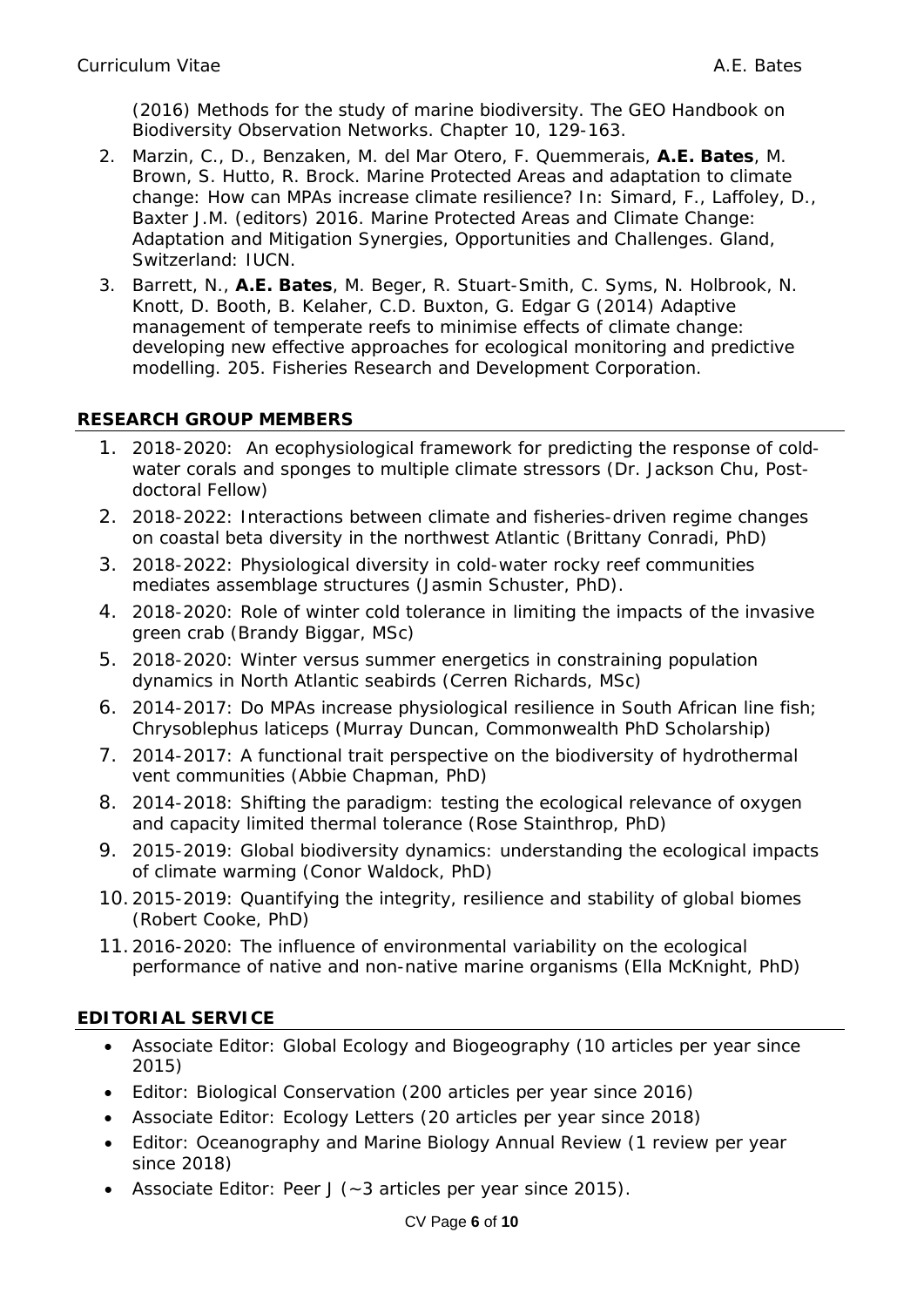• Guest Editor: Special edition on climate warming hotspots in the ocean in Fish and Fisheries Biology (2013-2014)

# **GRANTS**

- 1. PI: Canada Research Chairs (2017-2022) Marine Physiological Ecology. \$500,000
- 2. PI: Memorial University of Newfoundland Seed, Bridge and Multidisciplinary Fund (2018-2019) Multi-stressor facility. Building the capacity of Newfoundland to monitor rocky reefs. \$9,640
- 3. PI: Canadian Foundation for Innovation, John R. Evans Leaders Fund (2018- 2020) Multi-stressor facility. \$50,000
- 4. PI: Newfoundland and Labrador Innovation Council, Leverage Research and Development Fund Total (2018-2020) Multi-stressor facility. \$68,894
- 5. PI: Synthesis Centre of Biodiversity Sciences, sDiv (2018) Writing support for: A functional trait perspective on the global biodiversity of hydrothermal vent communities. €3,500 EUR
- 6. Project Partner: Norwegian Research Council, (2018-2020) Barents Sea in change - consequences for ecosystem structure, behavior, and vulnerability to human impact. €1,000,000 EUR
- 7. PI: Synthesis Centre of Biodiversity Sciences, sDiv (2016) A functional trait perspective on the global biodiversity of hydrothermal vent communities. €30,000 EUR
- 8. CoI: National Geographic (2016) Deep Diversity in the Mariana Backarc: Connecting the Hot Vent Dots. \$10,000 US
- 9. Project Contributor: NSERC, Canadian Healthy Oceans Network II CHONe 2015- 2020
- 10. Project Partner: NERC (January, 2015) Standard Grant, How does global land use reshape ecological assemblages over time? £729,816 UK
- 11. Co-I: Climate Change Office (2012) Increasing reporting capacity to detect shifting marine species and the development of a qualitative report card for resource managers. \$22,000 AUS
- 12. External Investigator: National Centre for Excellence in Desalination (2012) Assessing and mitigating environmental impacts of SWRO outfalls on key benthic marine organisms. \$502,800, AUS
- 13. Co-I: Fisheries and Forestry and the Fisheries Research and Development Corporation (2012) Extending the REDMAP pilot to southeast Australia: using citizen science for engagement and early indication of potential new species. Department of Agriculture. \$60,000 AUS
- 14. Project Contributor: Australian National Network in Marine Science (2011) Issues in Marine Science: Developing sustainable strategies for range-shifting species. \$275,000 AUS

#### **AWARDS**

| 2017 | Editor of the Year, Global Ecology and Biogeography               |  |
|------|-------------------------------------------------------------------|--|
| 2017 | "Best Feedback" Award, University of Southampton                  |  |
| 2015 | Nomination: Outstanding Lecturer Award, University of Southampton |  |
| 2008 | Postdoctoral Fellowship (NSERC, Canada) \$80,000                  |  |
| 2006 | Best Departmental Talk Award (UVic) \$500                         |  |
|      | $CV$ Page $7$ of $10$                                             |  |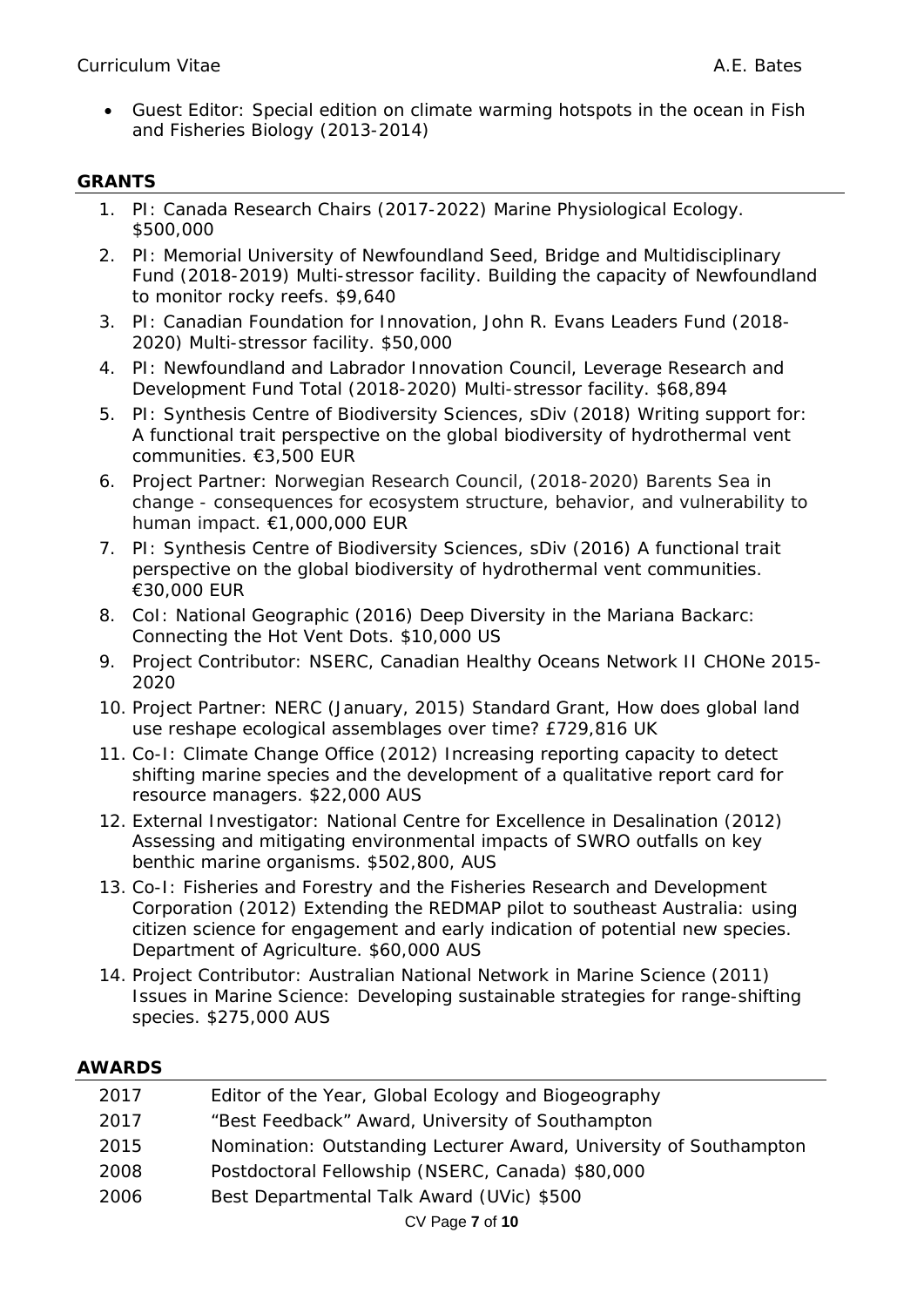| 2005 | AAAS Annual Membership (Research: UVic) \$150                          |  |  |
|------|------------------------------------------------------------------------|--|--|
|      | 2004&2005 Howard E. Petch Scholarship (Research: UVic)<br>\$5,000      |  |  |
| 2004 | Maritime Awards Society of Canada (Research: UVic) \$10,000            |  |  |
|      | 2004&2005 R. Baker Memorial Scholarship (Research: UVic) \$2,000       |  |  |
| 2003 | Postgraduate Scholarship B (NSERC, Canada) \$50,000                    |  |  |
|      | 2002&2003 M. de Burgh Memorial Scholarship (Academic: UVic) \$2,000    |  |  |
|      | 2002&2003 W.G. Fields Memorial Scholarship (Teaching: UVic) \$4,000    |  |  |
| 2001 | Post-graduate Scholarship A (NSERC, Canada) \$34,000                   |  |  |
|      | 2001-2005 President's Research Scholarship (Research: UVic) \$4,000/yr |  |  |

### **WORKSHOPS**

- *1.* Invited Participant: *The impact of future climate scenarios on Marine Protected Areas* (scheduled for June 2019) King Abdullah University of Science and Technology, Saudi Arabia
- 2. Invited Participant: *Advancing marine conservation in the European and contiguous seas* (March 2018) COST, European Cooperation in Science and Technology, Haifa, Israel
- 3. Invited Participant: *How temperature, body size, and dispersal affect life in the ocean* (May 2018 and March 2019) Royal Society of New Zealand, Catalyst Fund, Auckland, NZ and Puerto Montt, Chile.
- 4. Co-convener: *Will impacts of global change be greater than the sum of its parts?* (July 2015 and May 2016) Borchard Foundation, Nantes, France and Penryn, Cornwall
- 5. Invited Participant: *Quantifying biodiversity change through time* (sCHANGE) (March 2016) German Centre for Integrative Biodiversity Research, Leipzig, Germany
- 6. Invited Participant: *DIPS/OBIS scientific data analysis workshop* (December 2015), Intergovernmental Oceanographic Commission, Brussels, Belgium
- 7. Participant: *Workshop on inter-relations between Marine Protected Areas and climate change* (April 2015). IUCN, Paris, France
- 8. Invited Participant: *Models of global biodiversity* (January 2015). NHM, London, UK
- 9. Invited participant: *Review of the need to designate highly protected marine areas* (October 2014). Cefas, London, UK
- 10. Invited participant: Managing marine resources on the move (August 2014). Glasgow, UK
- 11. Invited participant: *Science for policy workshop* (May 2014). Southampton, UK
- 12. Participant: *EuroMarine+ launch meeting* (April 2014), Paris, France
- 13. Invited participant: *Climate change adaptation – a strategy for Australia's marine biodiversity & fisheries* (September 2013). Fisheries Research and Development Corporation, Melbourne, Australia
- 14. Invited participant: *Global human impacts on inshore ecosystems* (November 2012). Maria Island National Park, Darlington, Australia
- 15. Co-convener: *Climate change and range shifts in the ocean: detection, prediction and adaptation* (May 2012). Effects of the Climate Change on the World's Oceans, Yeosu, Korea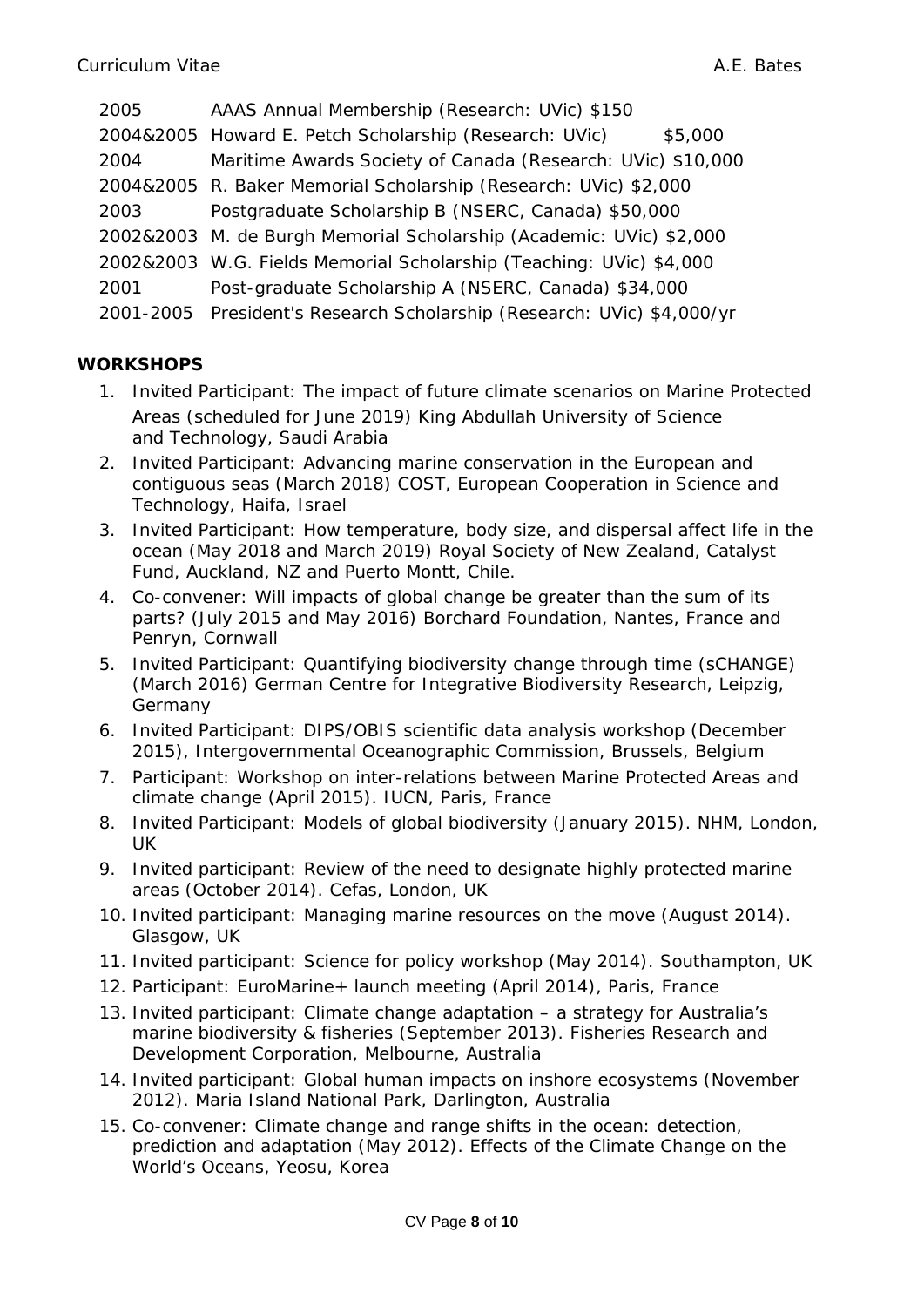- 16. Invited participant: *Implications of future climate to Victoria's environment and marine resources* (March 2012). Department of Sustainability and Environment, Melbourne, Australia
- 17. Co-convener: *Synthesis of biophysical processes related to range shifting species in Southeast and Southwest Australia* (February 2012). University of Tasmania, Hobart, Australia
- 18. Invited participant: *Preparing for climate change in marine systems in Australia and India* (January 2012). University of Tasmania, Hobart, Australia
- 19. Invited participant: *Advancing databases for global biodiversity assessments* (December 2011). In association with the 25<sup>th</sup> International Congress on Conservation Biology, University of Auckland, Auckland, New Zealand
- 20. Invited participant: *Marine climate change in Southeast Australia* (November 2011). University of Tasmania, Hobart, Australia

# **INVITED PRESENTATIONS AT SCIENTIFIC MEETINGS**

- 1. Keynote: **A.E. Bates** (2018) *Ocean variability and biodiversity change*. Science Atlantic Meeting. St. John's, Canada
- 2. Keynote: **A.E. Bates** (2018) *Three "grand" challenges for predicting marine biodiversity change in the Anthropocene era*. World Congress on Marine Biodiversity, Montreal, Canada
- 3. Keynote: **A.E. Bates** (2017) *Functional shifts in rocky reef biodiversity: interacting effects of ocean warming and protection across trophic levels*. Predicting Biodiversity Change and Impacts on Ecosystem Function, British Ecological Society, London, UK
- 4. Keynote: **A.E. Bates** (2016) *Thermal safety, environmental variability and geographic distributions*. British Ecological Society Aquatic Sciences and Macroecology Meeting. London, UK
- 5. Invited Speaker: **A.E. Bates** (2016) *Challenges and Directions for Biological Monitoring in Our Ocean.* Building a European Building a European Ocean Observing System – European Parliament, Brussels, http://eurogoos.eu/events/eoos-event-european-parliament/
- 6. Invited Speaker: **A.E. Bates** (2016) *Existing Long-term Biological Data.* Essential Ocean Variables' for monitoring and assessment of marine biodiversity and ecosystems health', AtlantOS General Assembly, Kiel, Germany
- 7. Invited Speaker: **A.E. Bates**, G. Edgar, R. Stuart-Smith (2016) *Continentalscale assessment of biodiversity trends and indicators for Australia's rocky and coral reef ecosystems*. GEO BON Open Science Conference and All Hands Meeting. Biodiversity and Ecosystem Services Monitoring for the 2020 Targets and Beyond. Leipzig, Germany
- 8. Keynote: **A.E. Bates,** G. Edgar, R. Stuart-Smith, N. Barrett (2015) *Rocky reef biodiversity in transition: interacting effects of ocean warming and protection across trophic levels*. Aquatic Biodiversity and Ecosystems: evolution, interactions & global change. Liverpool, UK
- 9. Inaugral Talk: **A.E. Bates,** G. Edgar, R. Stuart-Smith, N. Barrett (2015) *Thinking big, and even bigger: biodiversity, conservation and global change in marine systems*. Festival Nacional Biodiversidad 2015. Tenerife, Spain
- 10. Keynote: Becerro, M.A., N. Barrett, N., **A.E. Bates**, S. Campbell, G. Edgar, R. Riera, R. Stuart-Smith (2013) *Biodiversity challenges out of the blue*. BiodivERsA 2011 Kick-Off Meeting. Almería, Spain